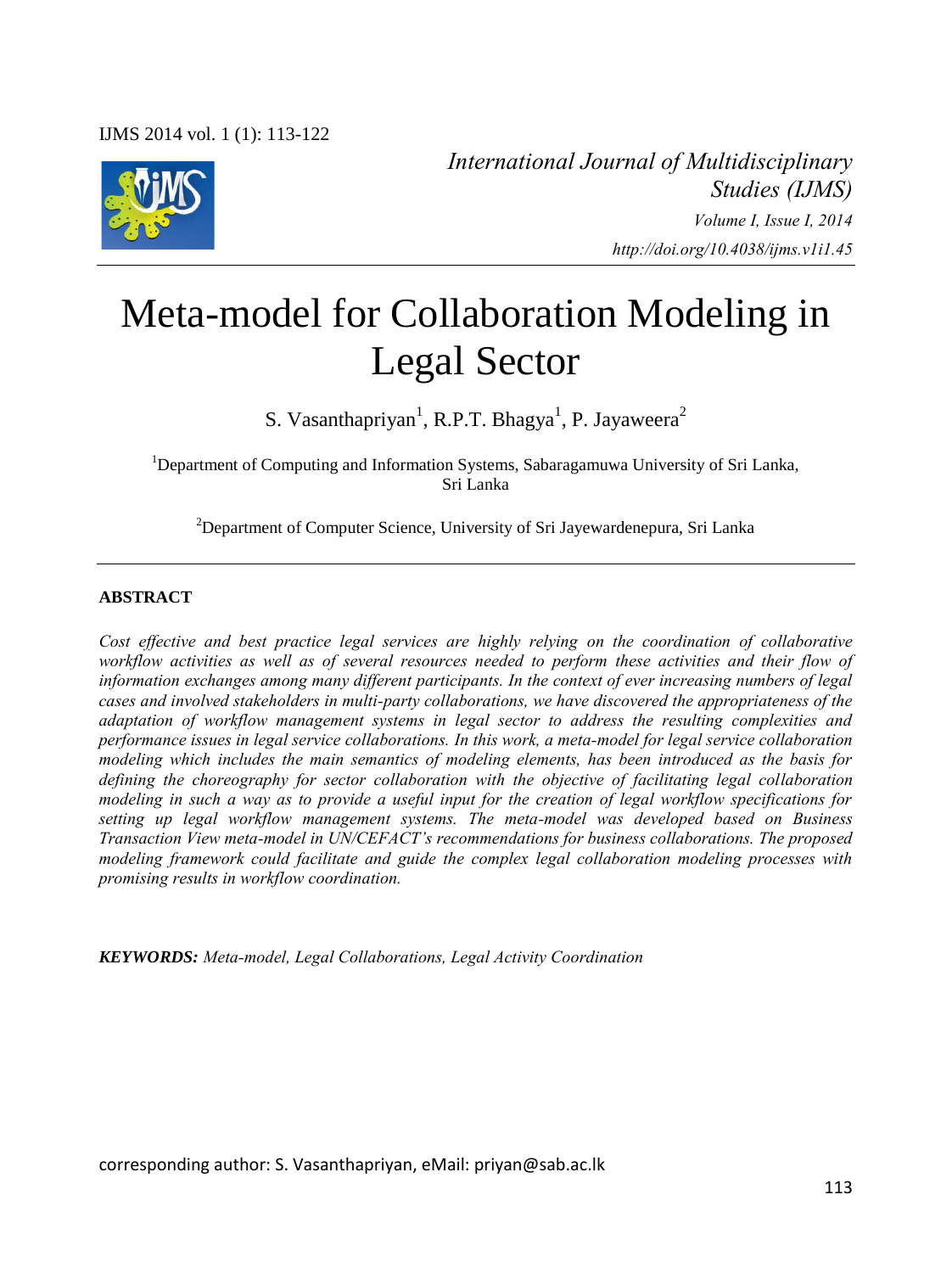#### **1. INTRODUCTION**

The legal sector is comprised of a diverse array of institutions and participants who contribute to legal cases and share case related information that are fundamental to obtain cost effective and best practice legal services. In this respect, coordination of various legal workflow activities, as well as of several resources needed to perform these activities and their flow of legal information exchanges, plays a central role to foster excellence legal services and to facilitate whole of sector collaboration. However, frequently created new legal cases and increased numbers of roles offering different legal services, have resulted complexities and performance issues in legal service collaborations.

A prominent application area where such complex multi-party collaborations are formalized is workflow management systems (WFMS) (Hollingsworth, 1994). In general, a WFMS supports design, execution and monitoring of business workflows that typically involve multiple activities and collaborating parties in a distributed environment. By arranging the workflow activities, WFMS promise to increase the efficiency of business processes and consequently, to raise the business effectiveness. It therefore is clear that, the adaptation of WFMS in legal sector could lead to overcome the complexity issues in multi-party collaborations, while enabling more efficient functionalities and improving the quality of legal services. Ordinarily, the highest level development architecture of a WFMS could be characterized into build-time and runtime functions. The build-time functions are concerned with defining and modeling workflow activities; while the run-time functions are concerned with managing

workflow executions. Accordingly, users of a WFMS interact with workflow modeling techniques and methodologies to generate a workflow specification, which is then stored in a workflow repository and made available to a run-time service called workflow enactment service for execution.

Currently, there are several metamodels for business and workflow process modeling with the focus of supporting business collaboration. For instance, in electronic business designing, UN/CEFACT's (United Nation's Center for Trade Facilitation and Electronic Business) recommendations could be considered as a globally accepted standard. However during our literature survey, it was evident that there is no any work similar to UN/CEFACT's recommendations to be adopted in legal sector that could assist in modeling legal collaboration workflows. In this paper, we attempt to develop a meta-model based on UN/CEFACT recommendation that could be used as the basis for defining the choreography for legal sector collaborations with the objective of facilitating legal collaboration modeling in such a way as to provide a useful input for the creation of legal workflow specifications for setting up legal WFMS.

The paper is structured as follows. In section 2, we discuss the related works and describe the relevant concepts. In section 3, we have noted the adopted research methodologies. The proposed meta-model is presented and discussed in section 4. In section 5, we conclude the paper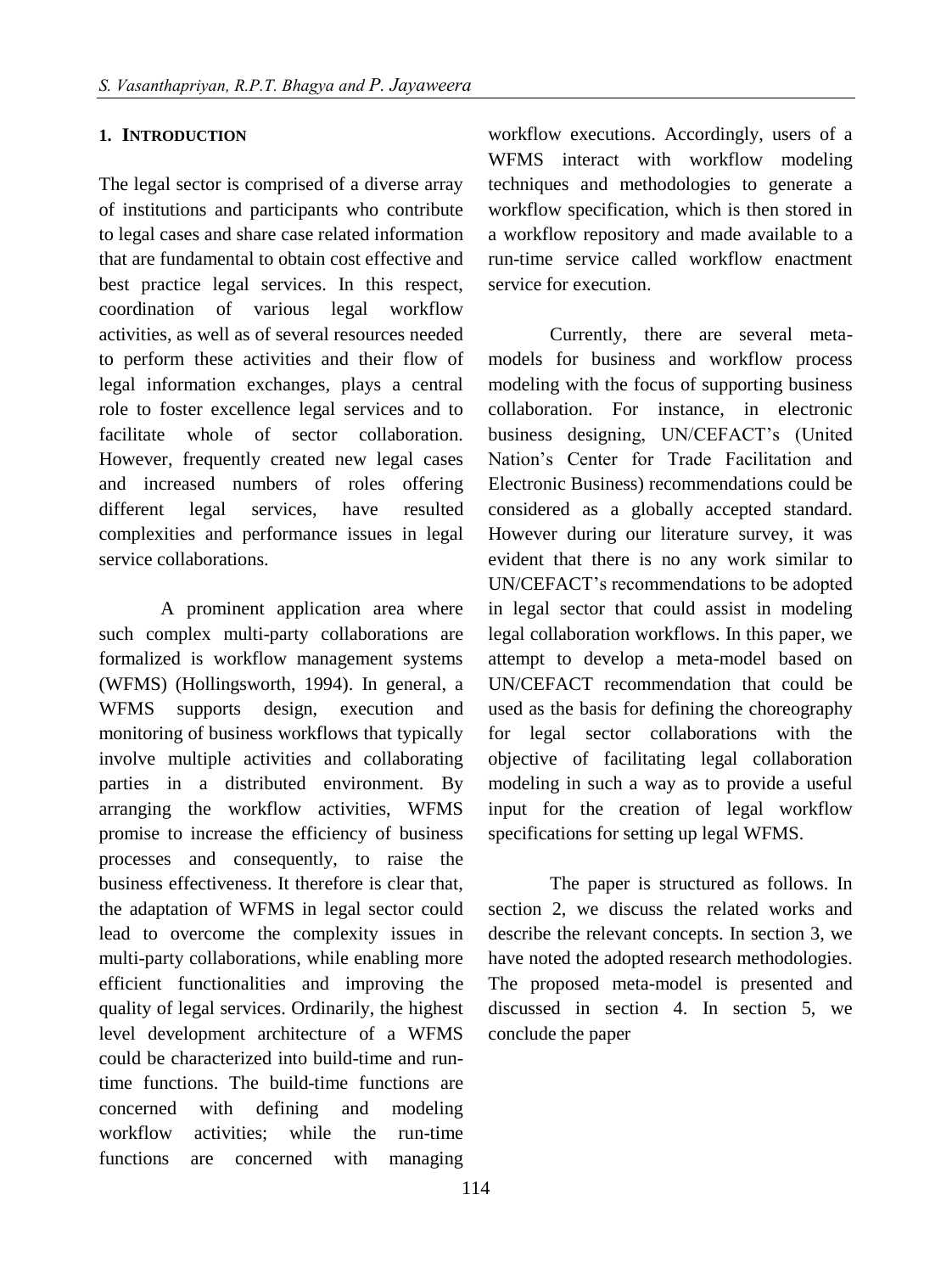# **1.2 Related work and background**

In this section, we have briefed the related work and the foundation of the proposed meta-model for legal collaboration modeling.

## **Related Work**

- NCSC (National Center of State Courts) Some work could be found on NCSC (2014) in relation to case flow and workflow management. However these contributions are not directly related and addressed the legal service collaboration modeling specifically as such.
- NACM (National Association for Court Management) - Another collection of works on case flow management could be found at NACM (2014). However these technical standards are at very low technical level and not addressed on legal service collaboration modeling as of interest in our work.

## **Modeling Language**

Constructing a workflow specification is not an easy task. Observations have shown that the hardest task in the development of a workflow specification is how the model can be developed with the concepts and notations that are truthful to the language of the models. Modeling Language **(**ML**)** is a notion that specifies all the elements with which any domain model can be described (Tolvanen, 1998). The use of a ML enables domain users to abstract and share knowledge, and makes it easier to model the workflow processes. More importantly, to describe the structure, behavior, and properties of models, a special model that is capable of describing the language of these models is required. A meta-model is a model

that has the ability to create the ML of many domain models (Tolvanen, 1998). It could generalize most of the concepts used in domain models by unifying the views and structuring the language of the domain. Hence, our work focused on the development of a meta-model for legal service collaboration modeling which includes main semantics of modeling elements with the objective of facilitating the legal collaboration modeling to generate legal workflow specifications.

## **UN/CEFACT Modeling Methodology**

For electronic business collaboration modeling, there is a huge collection of approaches. However, among them, UN/CEFACT Modeling Methodology (UMM) (UMM, 2014) is well known and adopted in many different industries. Mainly, UMM delivers a metamodel that facilitates the specification of reusable, reproducible process models that are technology and protocol insensitive and advices well defined workflows for business collaboration designs. As, the UMM metamodel consists of four views in order to describe the business collaboration models, our work focused on the Business Transaction View (BTV) (chapter 8 UMM, 2014), considering that, it defines the orchestration of the business collaboration and structures the business information exchanged.

## **2. MATERIALS AND METHODS**

In literature, there are several paradigms that one could found information systems related research and development work. However, two popular complementary information systems related research methodologies are behavioral science and design science (Dawson, 2002). In simple terms, behavioral science focuses on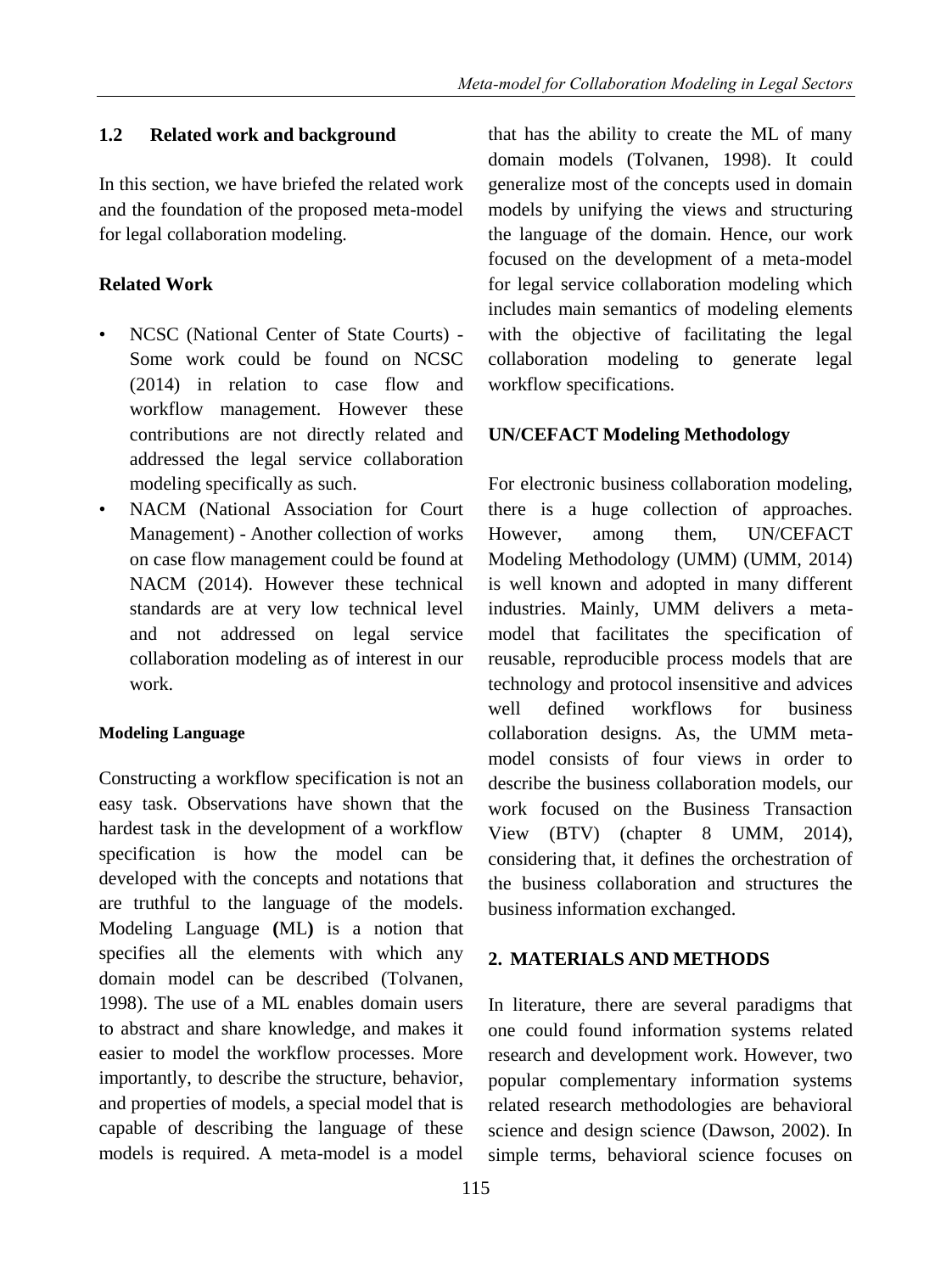build and verifies new theories to describe some organizational or human phenomena. On the other hand, design science focuses on applying knowledge and inventing new artifacts for human purposes. Further, there are several possible categorizations on popular research methodologies. Commonly available categorization scheme for research work in sciences and humanities is called Quantitative Research vs. Qualitative Research (Dawson, 2002). Quantitative research deals with quantities mainly based on statistical approaches to study quantitative properties. For qualitative researching, grounded theory and action research are two widely known approaches. In action research, solutions are proposed based on collected data and then solutions are evaluated to study the consequences. However, the approach that we took for the development process of our solution within this work could be considered as hybrid of design science and action research.

#### **Collaboration Modeling Meta-model**

To define the choreography of legal sector collaborations between multiple collaborating parties, a conceptual meta-model is proposed in this section by depicting compliance concepts and relations between them.

#### **Legal Domain View**

During our investigation in legal sector, we have noticed several significant differences between generic business and legal service collaborations that demand for a need on an extension to the original UN/CEFACT's proposal.

Accordingly, at first, we have defined the Legal Collaboration Map (LCM) based on UN/CEFACT's Business Operations Map (BOM) framework (chapter 8 UMM, 2014) to discover the legal area sub-process interrelationships. Figure 1 illustrates the identified interrelationships between the LCM modeling elements. There, a legal process area could be considered as a category of legal processes and legal transactions, and a legal process could be viewed as a set of legal tasks performed by individual partners together with legal interface tasks performed collaboratively among two or more parties



**Figure 1**. Interrelationships between LCM Modeling Elements

#### **Legal Transaction View**

In turn, we have developed a set of semantics in compliance with but by extending original model semantics of BTV that has been proposed in UN/CEFACT's recommendations. Figure 2 illustrates the proposed model elements that could be used to express the structure and behavior of objects for building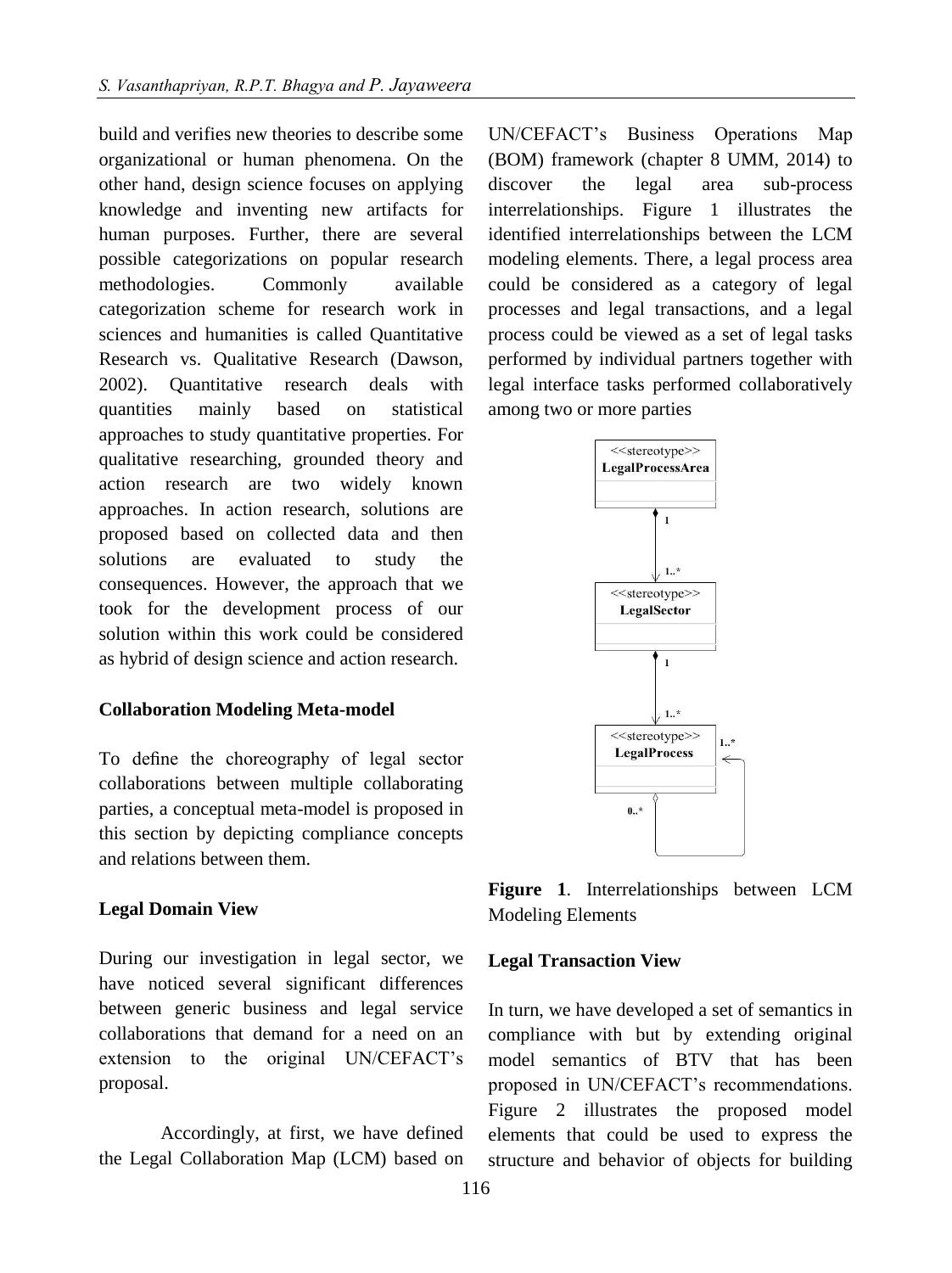the collaboration models in legal sector as well as Figure 3 illustrates their interrelationships.

In the following sub sections, we have briefed the proposed model elements.

# **Legal Transaction**

There is an original UMM model element called Business Transaction that is used to represent a set of business information and business signal exchanges between two business partners which occurs in an agreed format, sequence and time period. In connection with this, a model element called Legal Transaction is proposed as an abstract class to represent a set of legal information and signal exchanges between two legal service partners in the legal sector.

# **Legal Transaction Activity**

This specialized model element is very much analogous to the original UMM model element called, Business Transaction Activity. The requirement for adaptation of this element is to represent a legal service collaboration protocol activity that executes a specified legal transaction. This is also an abstract class that is not a stereotype.

# **Legal Collaboration Protocol**

A legal collaboration protocol choreographs one or more legal transaction activities as in the original Business Collaboration Protocol model element in UMM recommendations. In this context, the proposed Legal Collaboration Protocol model element could be considered as an abstract class rather than a stereotype.

# **Legal Service Partner**

This model element is very much identical to original Business Partner model element in UMM recommendations. The requirement for adaptation of this model element is to represent the partners that participate in legal service collaborations who are enumerated for each legal collaboration protocol. Such partners could provide the initiating and responding roles in the protocol. Similar to the above model elements, even the Legal Service Partner element is also an abstract class.

# **Legal Action**

This model element is very much identical to original Business Action model element in UMM recommendations. The requirement for adaptation of this model element is to represent the legal actions executed by an authorized role. This is an abstract class that is not a stereotype. The state of a legal transaction could be defined by such reciprocal legal actions. However, during our investigation in legal sector, we get explored the need for differentiation of Legal Action model element into two as Responding Legal Activity and Requesting Legal Activity.

# **Responding Legal Activity**

This specialized model element is very much analogous to the original UMM model element called, Responding Business Activity. The requirement for adaptation of this specialized element is to represent the legal activities that are performed by a partner role responding to another partner role's request for legal service.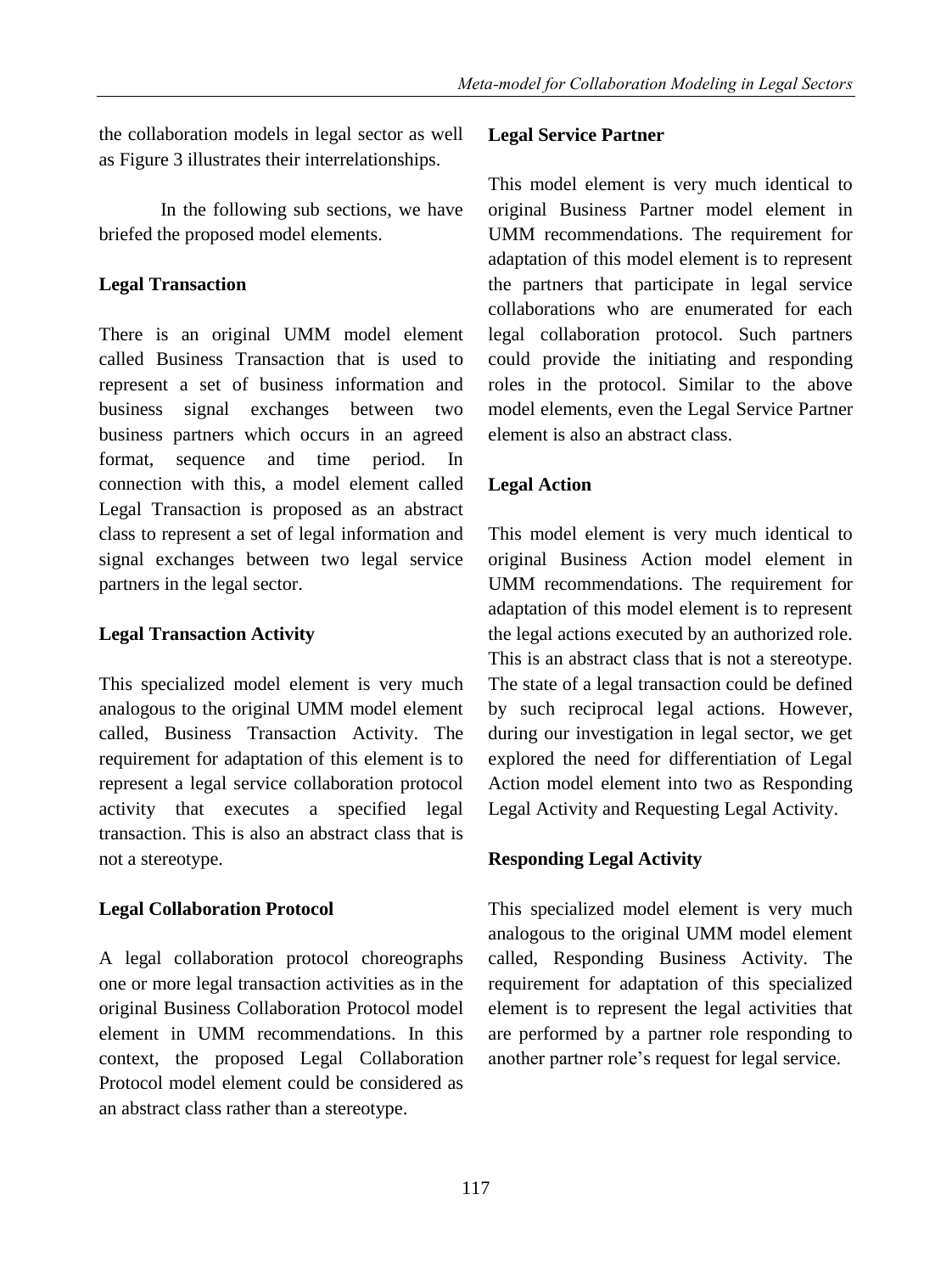# **Requesting Legal Activity**

Requesting Legal Activity model element is very much identical to the original UMM model element, Requesting Business Activity. The usage of this model element is to represent the legal activities that are performed by a partner role, requesting a legal service from another partner role. However, during our investigation in legal sector, we get explored the need for stating many different legal transaction activity elements which are specialized elements derived from the Requesting Legal Activity element as in UMM recommendations.

#### **Multilateral Offer Acceptance Activity**

This specialized model element could be considered as an extension to UMM Commercial Transaction Activity model element. The requirement for adaptation of this specialized element is to represent the establishment of a contract for governing collaboration with authorized roles.

## **Request Response Activity**

There is a Request Response Activity model element in original UMM recommendations that use to represent the business activities of requesting data that need a complex calculation by the responding partner role. However, according to the sector requirement we were explored during our analysis, we get explored the need for differentiation of Request Response Activity model element into four sub categories that might represent different weightages in modeling legal proceedings. In general, the requirement for adaptation of these specialized model elements is representing the legal activities of requesting for information that the responding partner role not readily has or available but needs complex elicitation

process to be executed in responding partner's end to provide the requested information.

# **Information Querying Activity**

Information Querying Activity model element is very much identical to original Query Response Activity element that has been proposed in UN/CEFACT recommendations. The requirement for adaptation of this element is to represent the legal activities of querying the content that the responding partner role already has.

# **Request Case Hearing Status Confirmation Activity**

There is a Request Confirm Activity model element in original UMM recommendation that uses to represent the activities of demanding the status of an agreement. The Request Case Hearing Status Confirmation Activity is much identical to this original model element. The requirement for adaptation of this specialized model element is to represent the legal activities of requesting confirmation about the status with respect to legal case proceedings.

# **Request Made at Court Activity**

Request Made at Court Activity is a very special model element that is not common in generic business collaboration meta-model. During our investigation in legal sector, we get explored the need for differentiation of representing the requests made at a court by either party to a case into two. One is named as Request Order Activity, through which the requests to the court to make an order could be represented. The other is Request Grant Activity, through which the activities of requesting to the court to concede for conducting a specific legal proceeding could be modeled.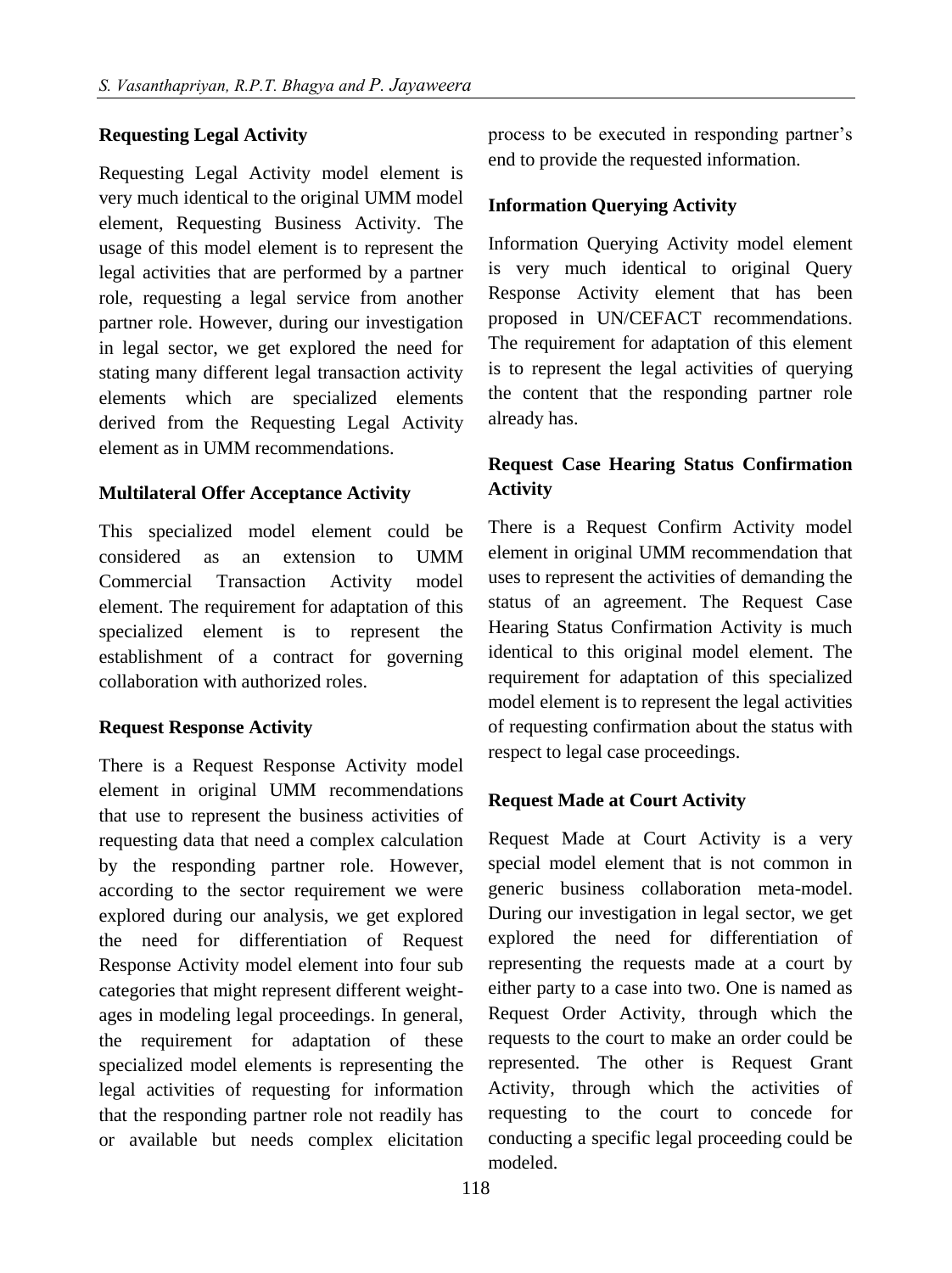# **Order Completion Activity**

Order Completion Activity model element is also very special element that is not complying with the original model elements that has been proposed in UN/CEFACT recommendations. The requirement for adaptation of this specialized element is to represent the legal activities for ordering a specific legal proceeding with respect to ongoing cases.

*Case Hearing Information Notification Activity* There is an original UMM model element called, Notification Activity that could be used to represent the legal activities of notifying recipient with non-repudiation requirement. However, according to the sector requirements, we get explored the need for differentiation of Notification Activity into two. One model element is named as Direct Notification Activity, through which the legal activity that the intended recipient is directly informed with some notice is represented. In the meantime, we get noticed the need for a specialization of Direct Notification Activity model element, called Judgment Notification Activity. The other element is Indirect Notification Activity, which use to represent the legal activities for notifying the immediate recipient with intension of communicating to intended party of the notice.

# **Authorized Role**

There is an original UMM model element called, Authorized Role that could be used to represent the partner roles that perform a functional role. Either an employee role or an organizational role can perform a functional role. Authorized Role model element is an Case Hearing Document which could be used to represent any document that is used at the case

abstract class that is not a stereotype. However, during our investigation in legal sector, we get explored the need for differentiation of the representation of legal domain partner roles into three, as specialized elements derived from the Authorized Role model element. These specialized model elements are named as Court Room Personnel Role which could be used to represent the authorized roles involved in the court system, Plaintiff Party Role which could be used to represent the authorized roles engaged with the plaintiff party to a legal case and Defendant Party Role which could be used to represent the authorized roles involved in the defendant party to a legal case.

# **Legal Document**

During our investigation, we have noticed that the partner roles always should exchange legal information in structured manner while performing many different legal activities. In this regard, Legal Document model element could be considered as an extension to original UMM Business Document model element. We have further specialized Legal Document modeling element into three sub-types according to the phases in a lawsuit that legal information is required. Therefore, the first subtype of Legal Document element is named as Case Filling Document which could be used to represent any document that is used to file a case in the court. The second sub-type of Legal Document model element is named as hearing processes. The third sub-type is named as Judge mental Document which could be used to represent any document that is used at the judgment issuing processes.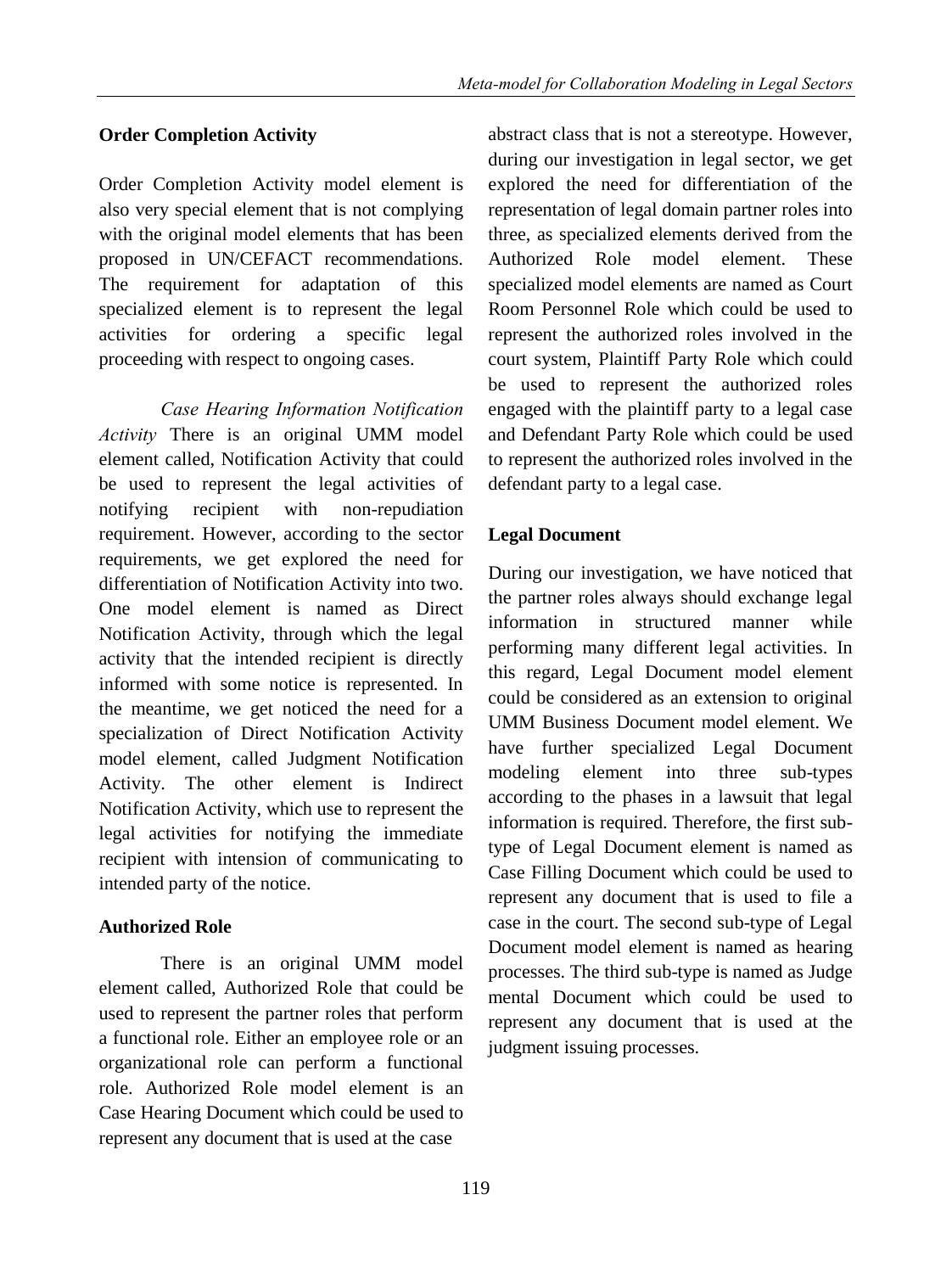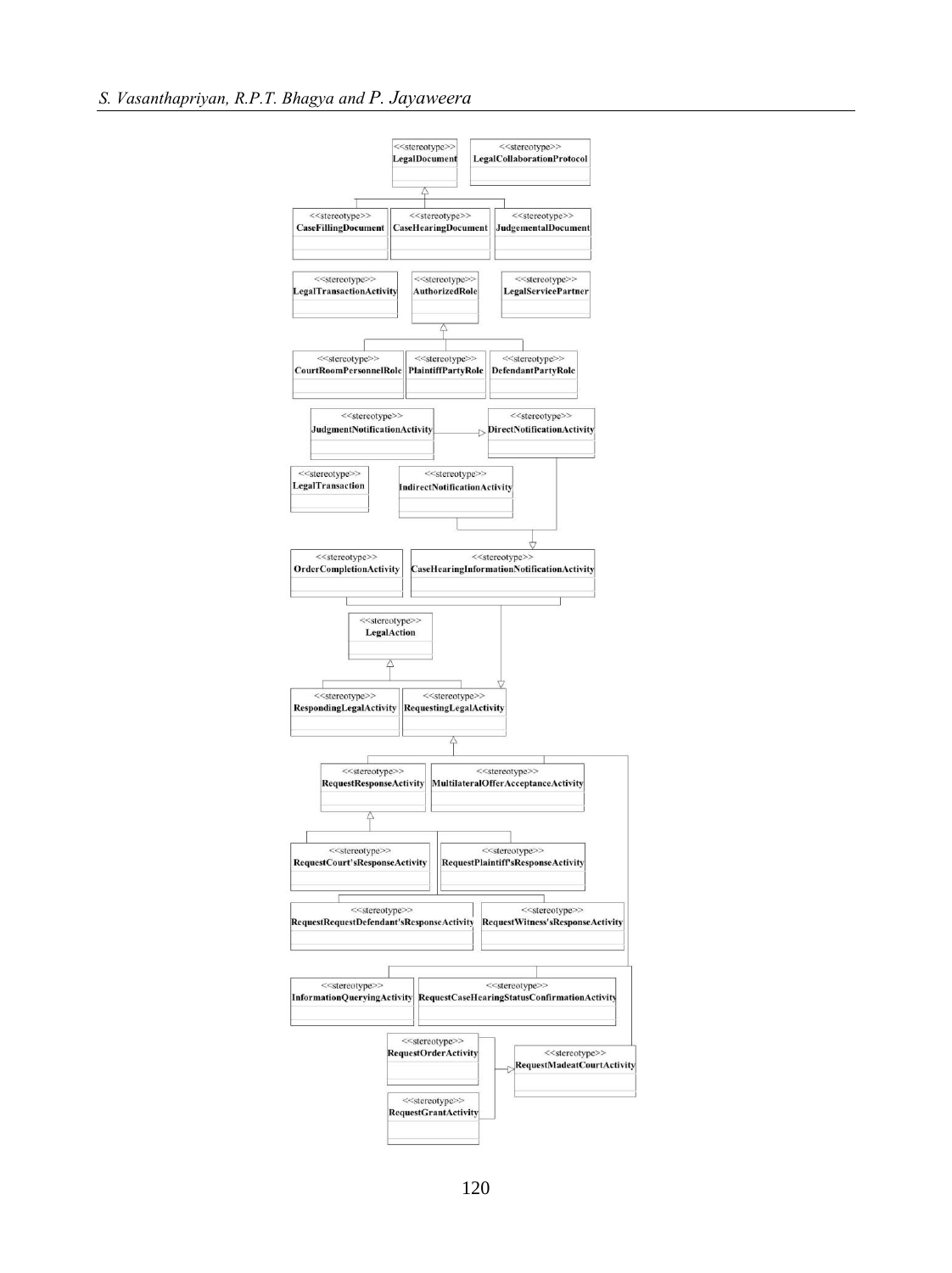

**Figure 3.** Interrelationships between Proposed Model Elements

# **CONCLUSION**

In this paper, we have proposed a sound metamodel for legal service collaboration modeling with the objective of facilitating a modeling methodology to initiate the specification of legal workflows; as the foundational requirement for setting up a WFMS in legal sector. For the development of the meta-model, we have based the meta-model of BTV on globally accepted standard, UN/CEFACT's recommendations. With utilization of the proposed meta-model in designing complex multi-party legal collaborations, much of burdens connected with specification of legal work-flows could readily be overcome, since it clearly defines the choreography for sector

collaboration as well as the structure of legal information exchanges.

Finally, we would like to brief some of the possible future directions of the work we reported here. Among them, with utmost priority is illustrating applications of the metamodel in legal collaboration modeling process following with complete empirical evaluations.